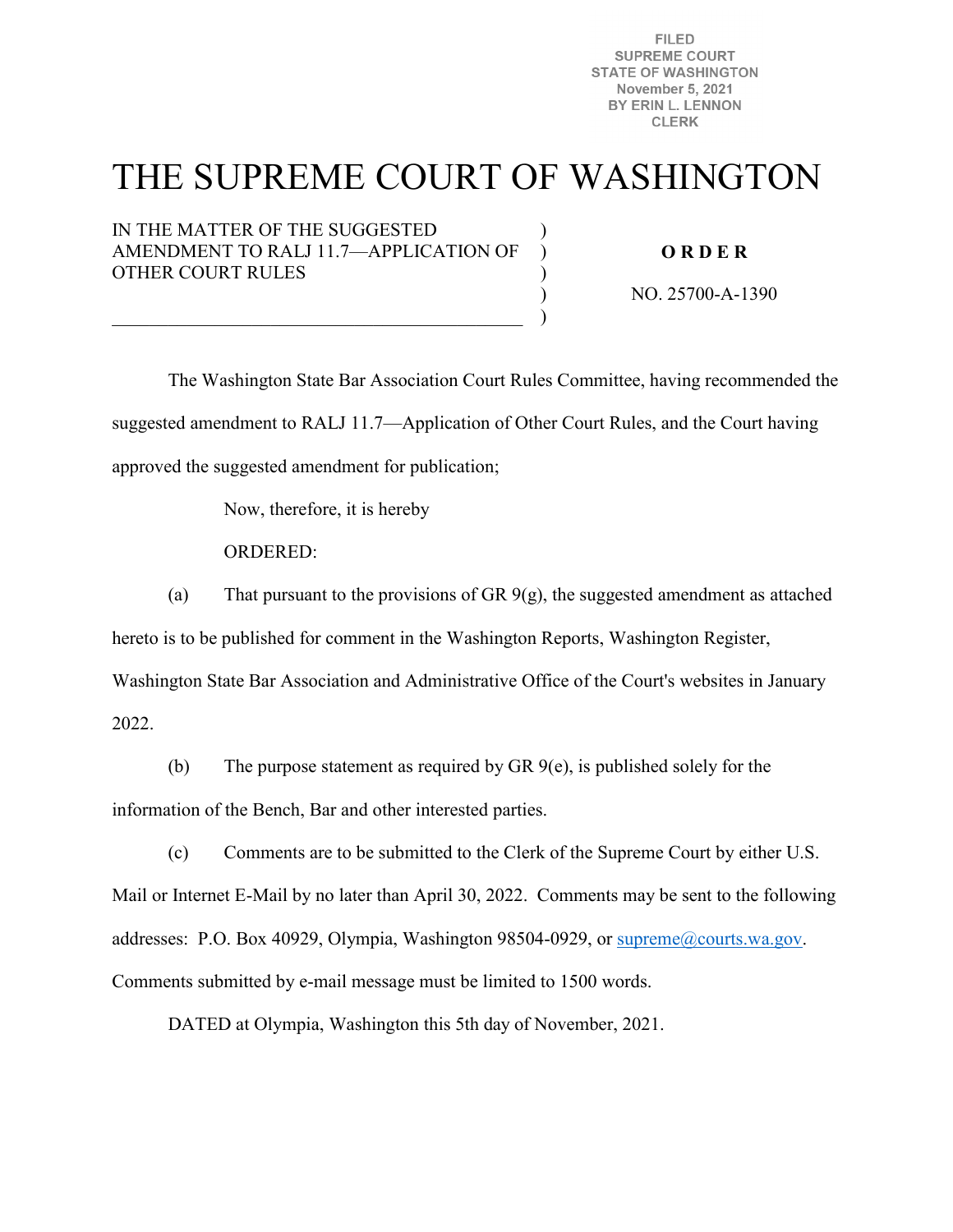Page 2 ORDER IN THE MATTER OF THE SUGGESTED AMENDMENT TO RALJ 11.7—APPLICATION OF OTHER COURT RULES

For the Court

Conzalez C.J. González, C.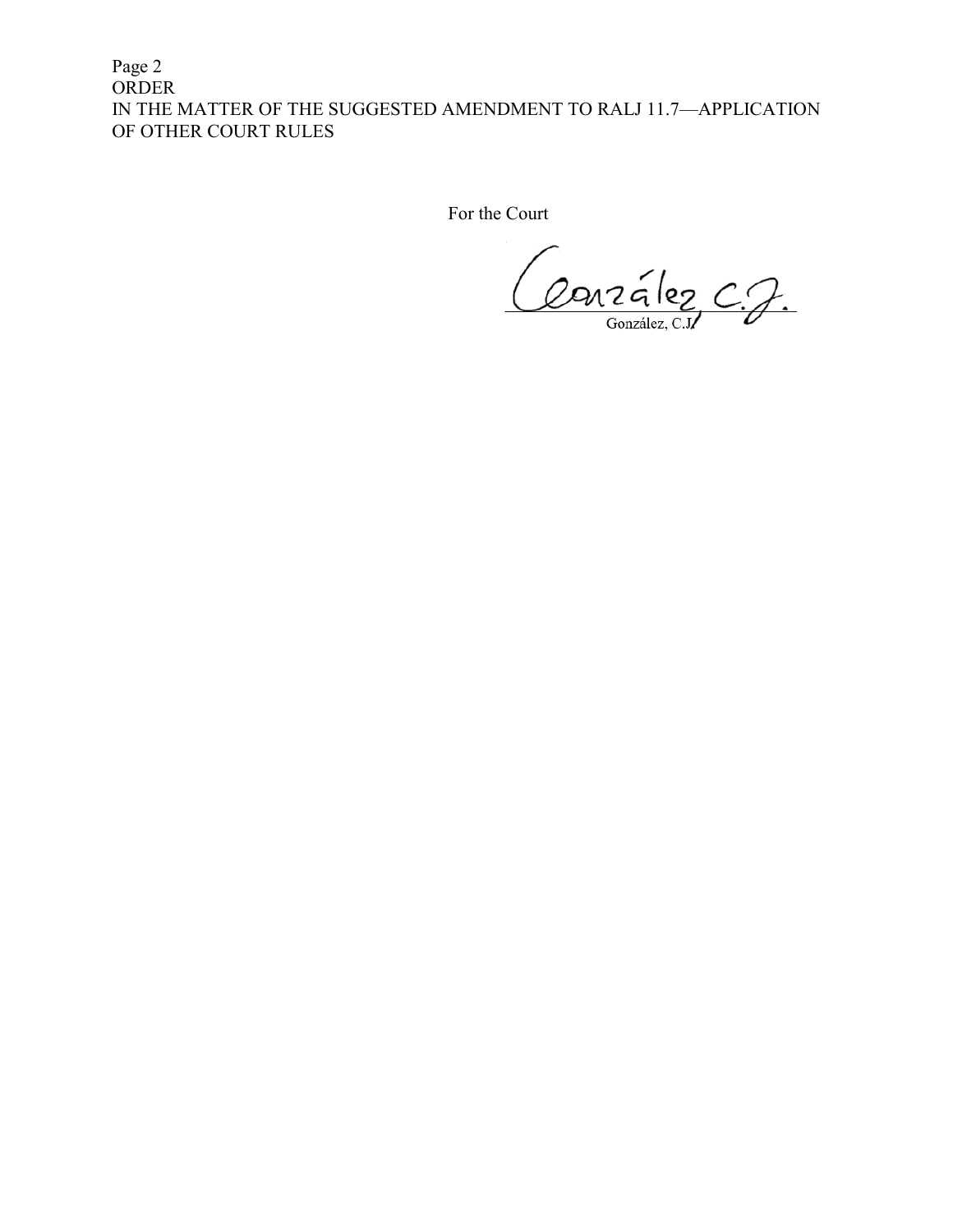#### GR 9 COVER SHEET

#### Suggested Amendment

#### RALJ 11.7 – APPLICATION OF OTHER COURT RULES

- A. Proponent: WSBA Court Rules and Procedures Committee
- B. Spokesperson: Isham Reavis, Chair WSBA Court Rules and Procedures Committee
- C. Purpose: Update rule references to be consistent with rule names. Close parenthesis at the end of the editorial note. Correct spacing and ordering.
- D. Hearing: The proponent does not believe that a public hearing is necessary.
- E. Expedited Consideration: Not requested.

### SUGGESTED AMENDMENT

## **RULE 11.7 Application of Other Court Rules**

**(a) Civil Rules.** The following Superior Court Civil Rules are applicable to appellate proceedings in civil cases in the superior court when not in conflict with the purpose or intent of these rules and when application is practicable: CR 1 (scope of rules), CR 2A (stipulations), CR 6 (time), CR 7(b) (form of motions), CR 11 (signing of pleadings), CR 25 (substitution of parties), CR 40(a)(2) (notice of issues of law), CR 42 (consolidation; separate trials), CR 46 (exceptions unnecessary), CR 54(a) (judgments and orders), CR 60 (relief from judgment or order), CR 71 (withdrawal by attorney), CR 77 (superior courts and judicial officers), CR 78 (clerks), CR 79 (books and records kept by the clerk), CR 80 (court reporters), and CR 83 (local rules of superior court).

**(b) Criminal Rules.** The following Superior Court Criminal Rules are applicable to appellate proceedings in criminal cases in the superior court when not in conflict with the purpose or intent of these rules and when application is practicable: CrR 1.1 (scope), CrR 1.2 (purpose and construction), CrR 1.4 (prosecuting attorney definition), CrR 3.1 (right to and assignment of counsel), CrR 7.1 (procedures before sentencing), CrR 7.2 (presentence investigation sentencing), CrR 8.1 (time), CrR 8.2 (motions), CrR 8.5 (calendars), CrR 8.6 (exceptions unnecessary), CrR 8.7 (objections), and CrR 8.8 (discharge).

**(c) Civil Rules for Courts of Limited Jurisdiction.** The following Civil Rules for Courts of Limited Jurisdiction are applicable to appellate proceedings in civil cases in the court of limited jurisdiction when not in conflict with the purpose or intent of these rules and when application is practicable: CRLJ 5 (service and filing), CRLJ 6 (time), CRLJ 7(b) (motions), CRLJ 8 (general rules of pleading), CRLJ 10 (form of pleadings), CRLJ 11 (verification and signing of pleadings signing and drafting pleadings), CRLJ 25 (substitution of parties), CRLJ 40(bf) (disqualification of judge), and CRLJ 60 (relief from judgment or order).

**(d) Criminal Rules for Courts of Limited Jurisdiction.** The following Criminal Rules for Courts of Limited Jurisdiction are applicable to appellate proceedings in criminal cases in the